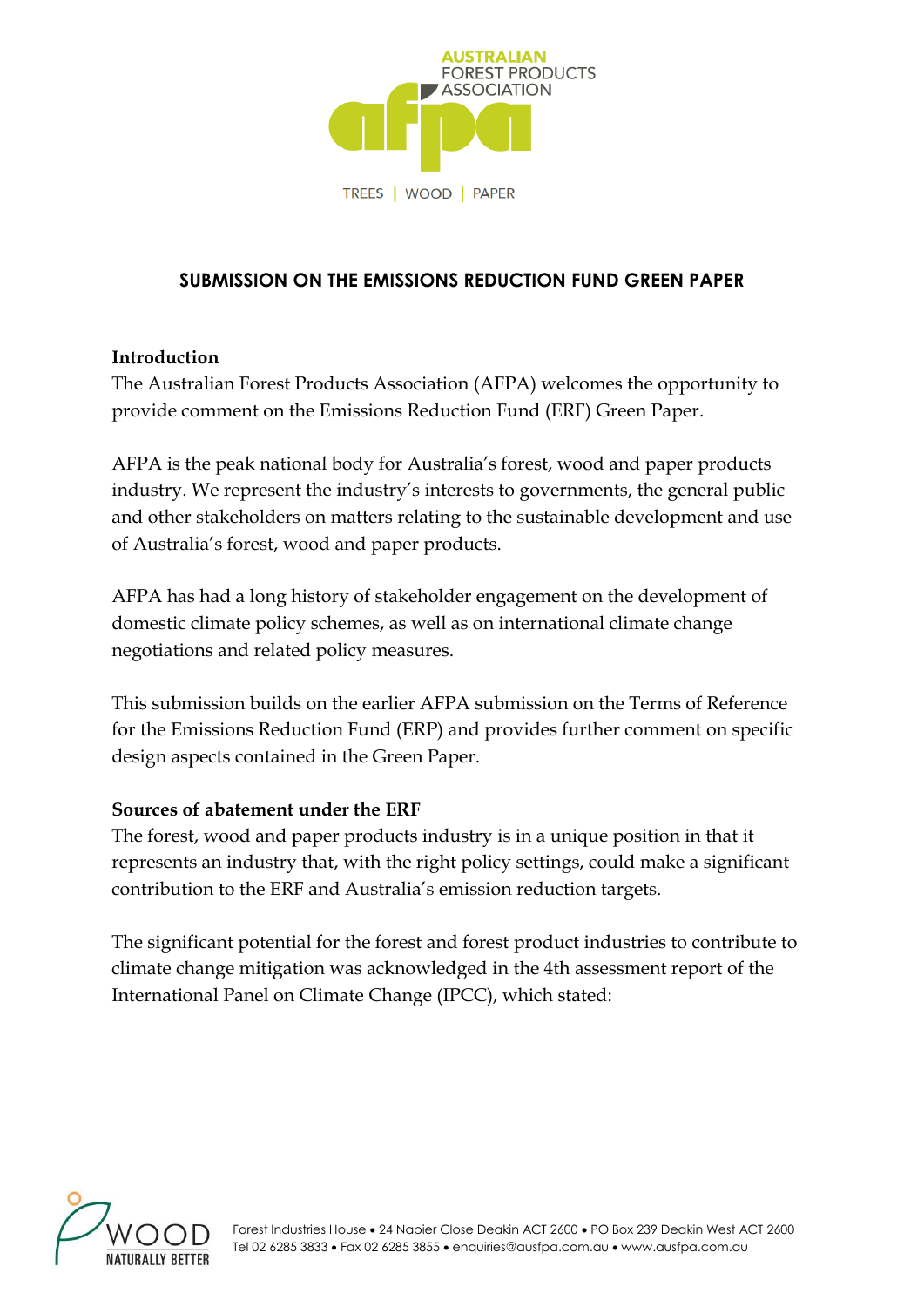*A sustainable forest management strategy aimed at maintaining or increasing forest carbon stocks, while producing an annual sustained yield of timber, fibre or energy from the forest, will generate the largest sustained mitigation benefit.<sup>1</sup>*

The major pathways for emissions abatement from forestry and wood processing activities include:

- the carbon sequestered in growing forests;
- the carbon stored in harvested wood products (HWPs);
- the substitution of high emissions materials (e.g. steel, concrete) with wood and other fibre products that have a substantially lower emissions footprint; and
- the use of woody biomass for renewable energy, thereby displacing fossil fuels.

AFPA has identified a range of domestic activities that could potentially contribute up to 30 million tonnes of emissions abatement over the next 5 to 10 years. These activities (not exhaustive), include:

- new plantation expansion (i.e. progress toward the 2020 Vision);
- improved silviculture and productivity (i.e. growth) in existing plantations and native forests;
- use of existing native forest and plantation forestry and processing wood waste (i.e. residues) for bioenergy;
- greater use of residues and thinnings from managed native forests and plantations, as well as processing wood waste, for bioenergy;
- substitution of wood products for emissions intensive materials, such as concrete, steel, aluminium and plastics in housing, multi-residential and commercial construction (e.g. greater use of solid and engineered wood for structural and non-structural uses);
- avoided conversion of forest plantations back to agriculture post-harvest;
- revegetation on marginal land for non-wood benefits (e.g. erosion control, biodiversity and farm forestry);
- use of combined mechanical (i.e. biomass harvesting) and fuel burning reduction treatments to reduce emissions from native forest prescribed burns;
- increased fuel reduction programs to reduce emissions from future bushfires, particularly from their extent and severity;
- renewable (i.e. bioenergy) heat capture and use in manufacturing processes;

<u>.</u>

<sup>1</sup> Nabuurs,. (2007). *Forestry (9), in Climate Change (2007): Mitigation. Contribution of Working Group III to the Fourth Assessment report of the Intergovernmental Panel on Climate Change.* (Metz B., Davidson O.R., Bosch P.R., Dave R and Meyer L.A. (eds.), Cambridge University Press, UK, and New York, USA.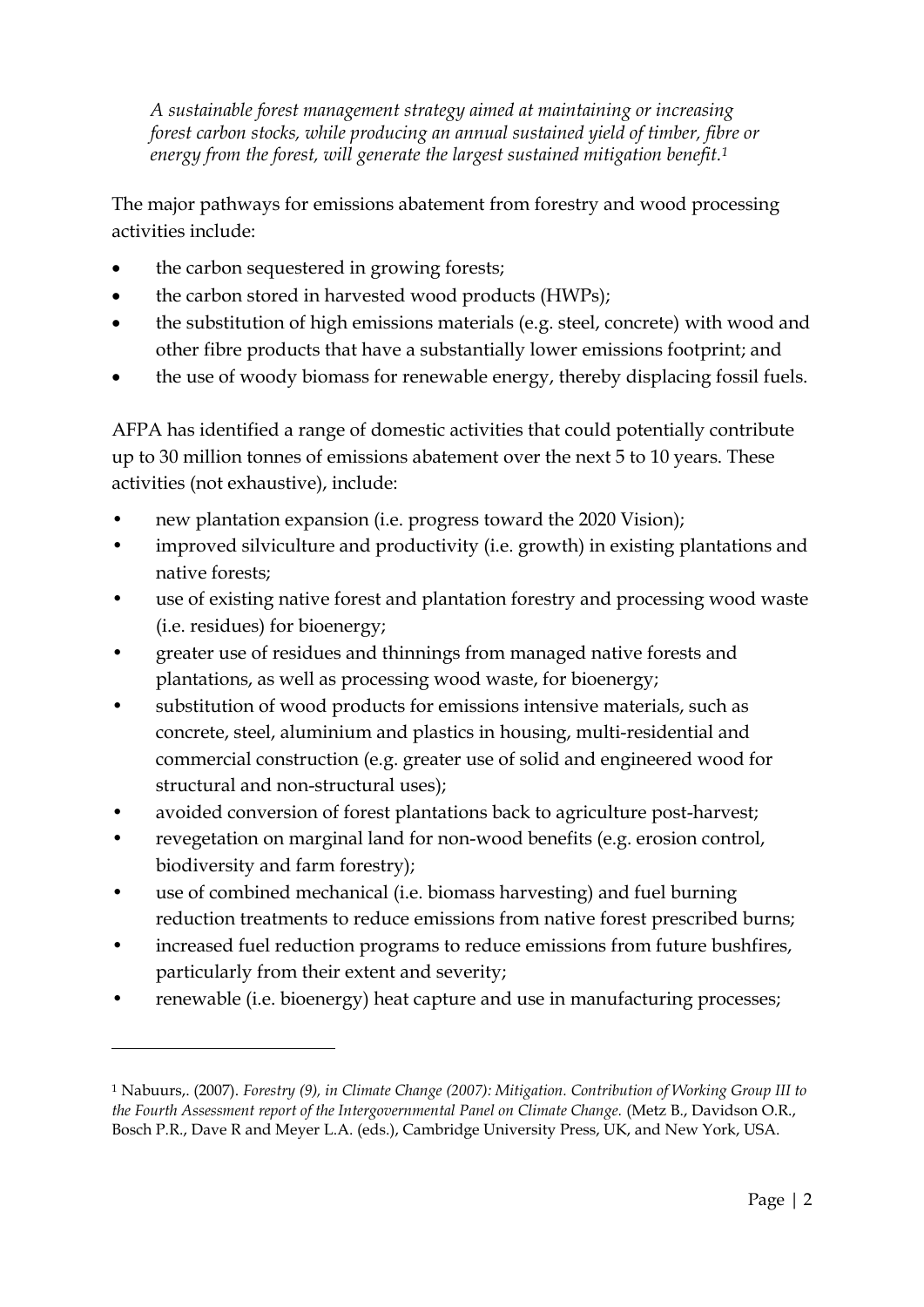• energy efficiency in the supply chain via the use of new machinery, fibre recycling and alternative energy sources (e.g. fuel switching from electricity to natural gas or bioenergy sourced from renewable biomass etc.).

Furthermore, it should be acknowledged that to date Australia's emission reductions have relied greatly on the land based sector and forestry activities, through recognition of the carbon sequestered from post-1990 afforestation and reforestation activities (i.e. mainly commercial plantations) and avoided deforestation from reduced vegetation clearing for agriculture. The current plantation estate already contributes an emissions offset of around 4.5% of Australia's total emissions of 552 million tonnes, mainly from the approximately 800,000 ha of Kyoto compliant plantations (i.e. those established on cleared agricultural land since 1990). AFPA believes that forestry activities can play a direct role in Australia's ongoing mitigation effort and is indeed essential to the overall success of the ERF and Australia's ability to meet its emission reduction targets into the future.

However, it is critically important that the ERF and related policies such as the Carbon Farming Initiative (CFI) provide the right framework to encourage a broad range of land based activities and low cost options. This is because a number of previous regulatory impediments have limited the overall uptake from forestry related activities. Without addressing these fundamental design issues, the forestry sector is unlikely to be able to participate in a meaningful way to the ERF, at least in the short term. Similarly, the ability for the wood and paper product manufacturing sectors of the industry to participate will depend on the overall design of the ERF scheme. These design elements of the proposed ERF are discussed further below and include<sup>.</sup>

- the five year crediting period;
- a sectoral approach to low cost abatement and co-benefits;
- CFI administrative and methodological issues;
- renewable bioenergy; and
- auctioning and safeguarding.

# **Five year crediting period**

A major impediment of the proposed design of the ERF is the five year crediting period for projects. Given such a narrow time period for carbon payments, the scheme will be skewed toward short term projects with very short pay back periods and will severely limit the scope for projects with low initial abatement but higher abatement over the medium to longer term. This is in fact the case with typical forestry and revegetation projects that have low early growth in the first 5 years but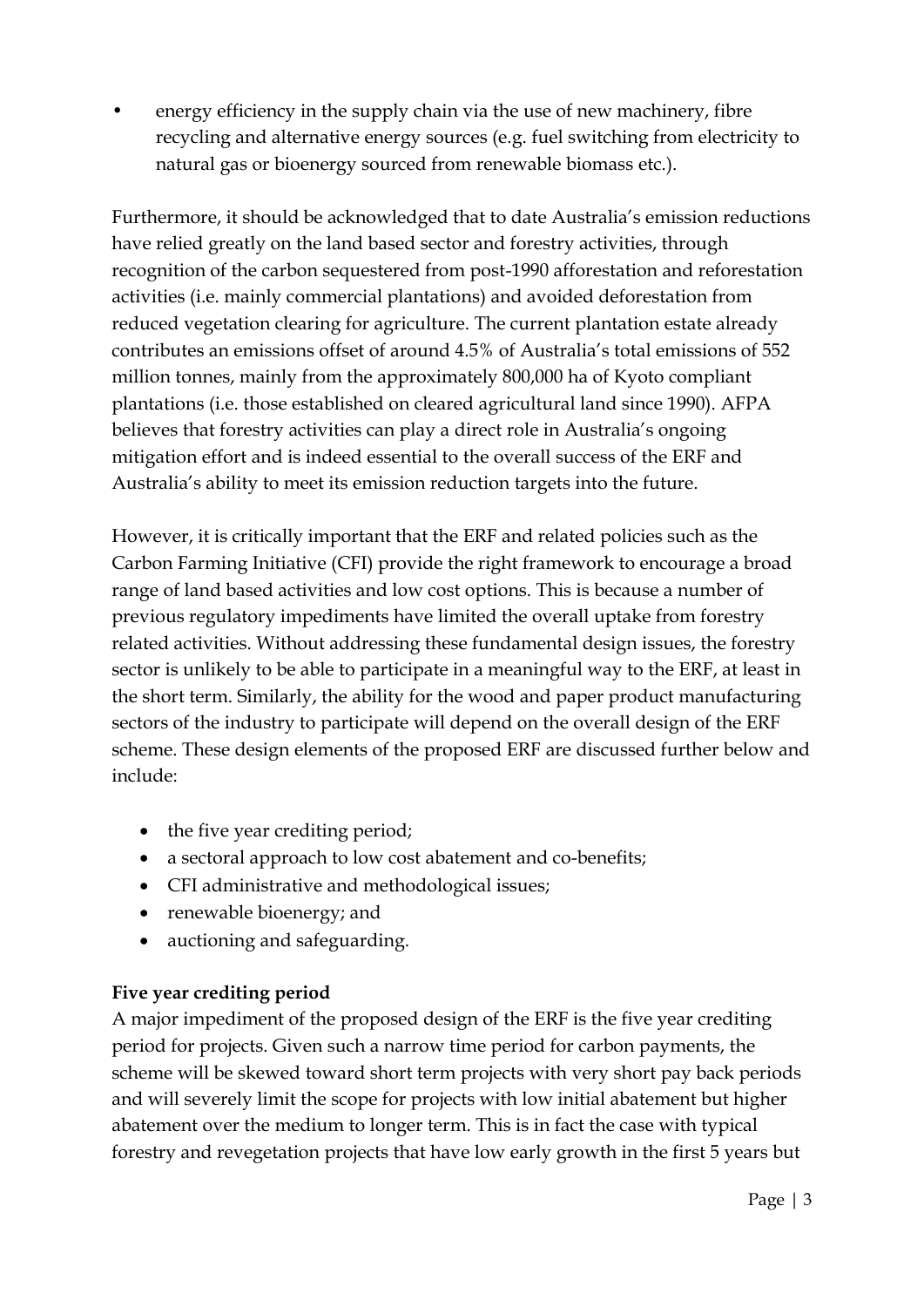higher carbon sequestration over the medium term with low overall risk (refer Figure 1).





The rationale for the five year limit, which has the potential to severely limit opportunities for abatement, is unclear.

*To address these issues, AFPA recommends that the ERF extend the contract period to beyond 5 years, which should logically match the carbon off-take or forward agreements of the specific project or activity type.* 

This would help to promote the broader participation of projects such as forestry plantings that have emission reduction benefits and financial pay-backs beyond 5 years. A 5 year maximum duration of contracts will stifle private investment for these types of projects, despite their potential to generate higher overall abatement and lower costs per unit of carbon abatement over the medium term. Similarly, emissions savings from many energy saving and new technology projects in the wood and forest products sector would have significant capital costs and extended pay back periods, which would limit their participation in a short term contract period.

## **Sectoral approach to low cost abatement and co-benefits**

AFPA notes the emphasis in the Green Paper on the lowest cost of abatement. This is a sound public policy principle and should be part of the ERF guiding principles in terms of achieving economic efficiency and cost-effective climate change mitigation.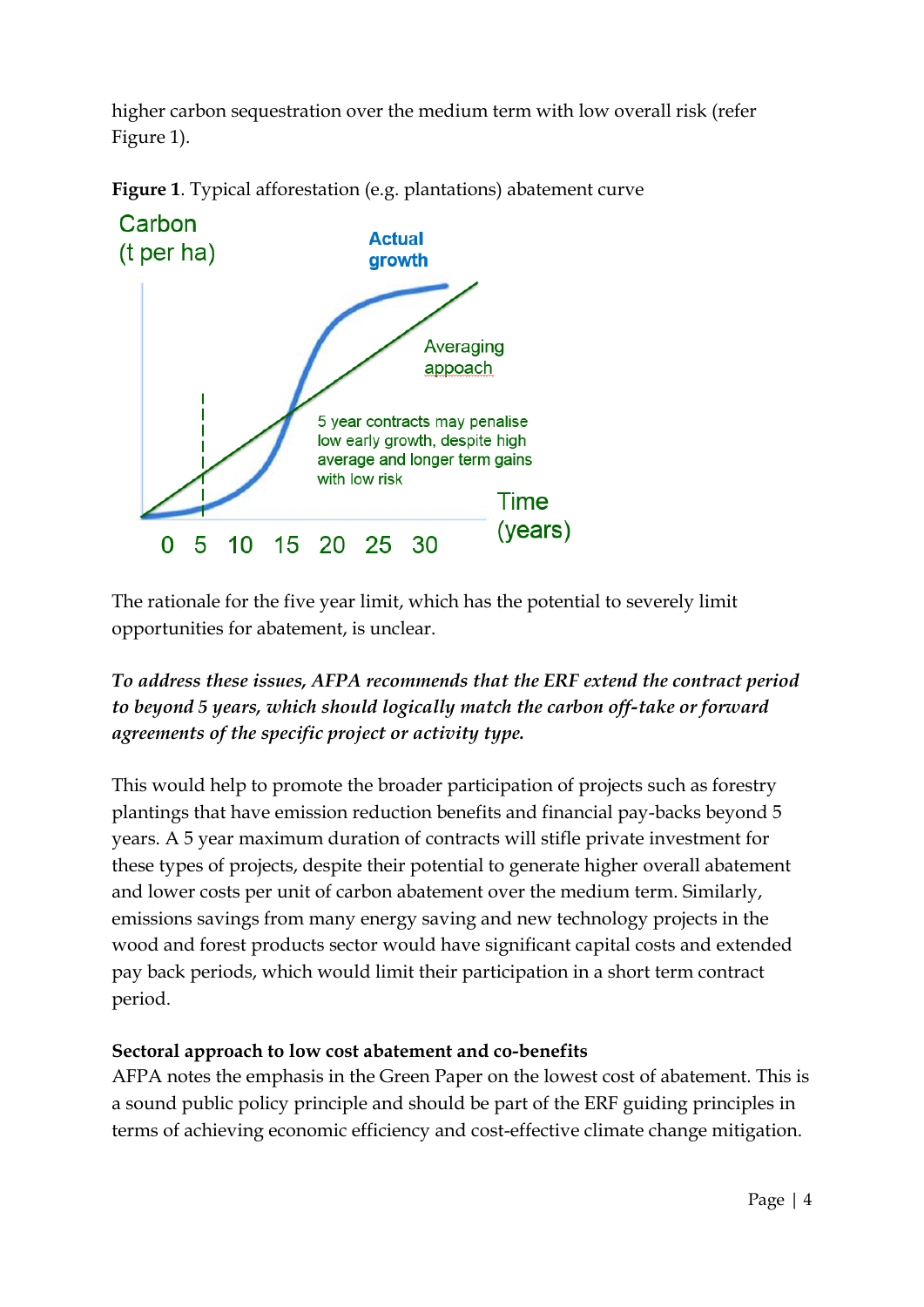However, in targeting low cost abatement within the Australian economy, AFPA notes that the ERF is intended to be broad based and provide 'incentives for businesses, farmers, households and other entities to invest in technologies that will reduce our emissions at lowest cost'. In this respect, AFPA supports further investigation into the concept of adopting a sectoral approach in which the ERF allocates a proportion of its investment into different abatement or technology classes. The main benefits of a sectoral approach can include:

- spreading the portfolio risk;
- generating long term domestic structural capacity across key sectors; and
- delivering a range of low cost options with identified co-benefits and community support.

This would facilitate a range of technology options and land based activities which can deliver cost-effective outcomes for carbon abatement and broader economic, social and environmental outcomes. With respect to the forestry sector, there can be considerable co-benefits in addition to carbon emissions reductions, including reduced salinity, reduced soil erosion, enhanced water quality, improved agricultural productivity, biodiversity and regional development.

## **CFI administrative and methodological issues**

AFPA supports streamlining the administrative process for methods approval under the CFI, as it is presently lengthy, complex and inflexible. Given its inflexibility and narrow range of activities, it does not provide the economic drivers needed to promote the full suite of forestry abatement activities.

It is essential to reduce the time involved in methods approvals and projects under the CFI. Currently it takes approximately twelve months or more before a proponent is able to know whether an activity is eligible under the positive and negative list approach. Furthermore, once an activity is deemed as eligible the method needs to go through an approval process involving assessment by the Department of Environment and the Domestic Offsets Integrity Committee (DOIC), before a public consultation phase, further assessment and finally consideration by the Minister. This process can take a further twelve to eighteen months and involves a direct cost burden on the proponent.

AFPA has been concerned with the slow rate of development of methods under the CFI scheme, including slow progress on the development of commercial plantation forestry methods, and supports the administrative streamlining of the scheme.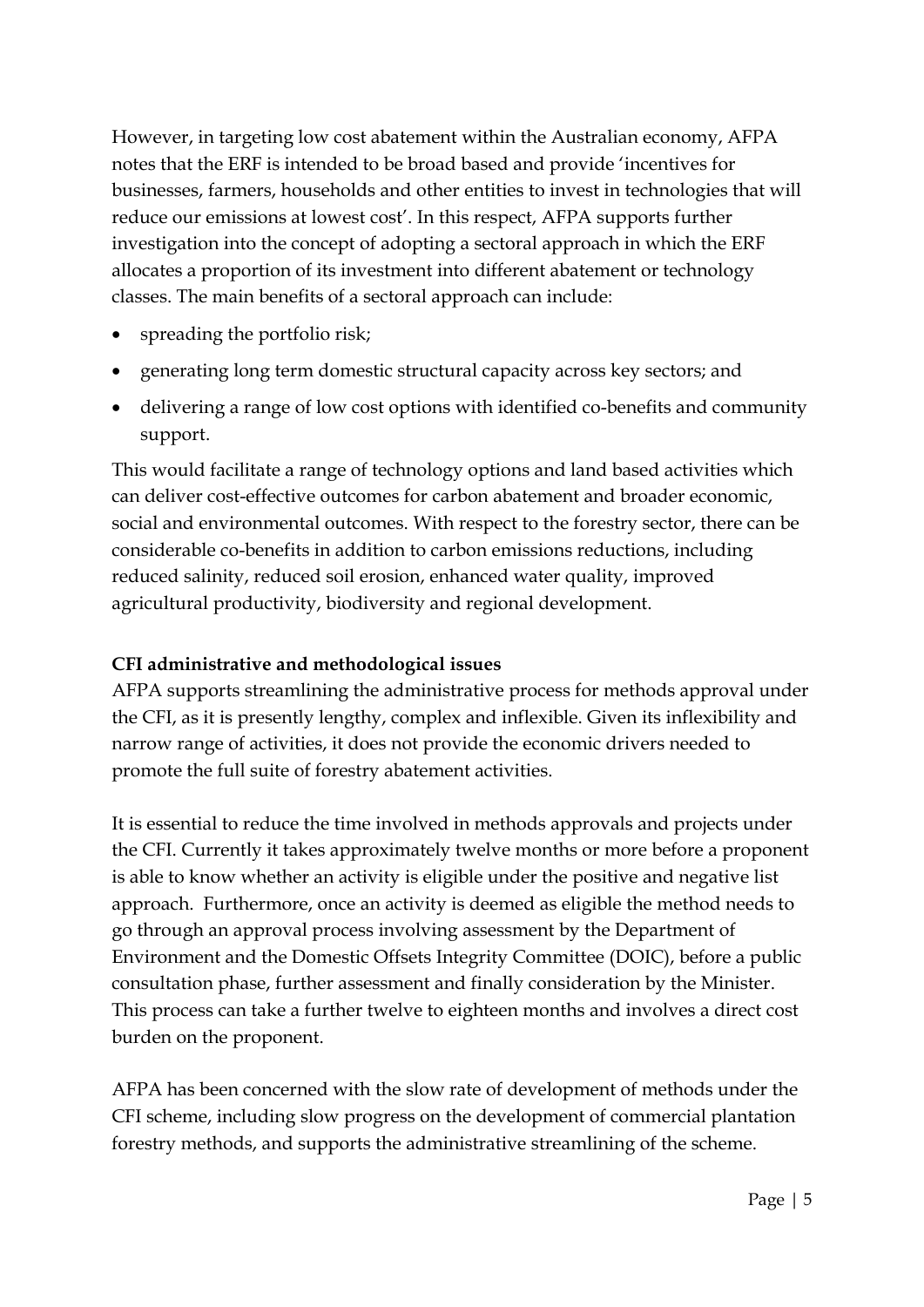AFPA recommends abolishing the positive and negative list approaches, as the matters to be addressed by these lists can be adequately addressed using appropriate integrity principles and in the development of the methods themselves. These lists simply add more administrative complexity, uncertainty and cost to the process.

The CFI also includes a number of additional natural resource management (NRM) provisions targeted at forestry projects, including the need for water access property rights or regulatory approval from the National Water Commission for forests established on lands receiving more than 600 mm average annual rainfall. Such arbitrary NRM provisions in the CFI regulations duplicate existing NRM legislation and regulation, which already adequately account for these types of values, and should be removed on the basis of unnecessary red-tape.

## *Methodological issues*

AFPA supports the use of robust principles in determining approved methods, given the importance of measurable, verifiable and additional (i.e. beyond business as usual) projects for maintaining the integrity of the ERF and CFI systems. In this regard, the Domestic Offsets Integrity Committee (DOIC), as an independent committee of experts to assess proposed activities and underlying methods, plays a critical role in ensuring the integrity of the CFI and the ERF schemes.

It is therefore important that the composition of the DOIC has well-balanced and rigorous scientific expertise capable of assessing the broad range of issues and methods under the CFI, as well as appropriate transparency and governance arrangements.

From an AFPA perspective, there exist a number of serious deficiencies in the development of forestry project methods to date as well as for activities listed on the CFI positive list. These deficiencies relate to their narrow definition and inadequate consideration of abatement from both 'on-site' and 'off-site' carbon, in terms of the multiple abatement pathways identified previously (refer page 2) and acknowledged by the IPCC.

For example, the activity 'The protection of native forest from harvest' is presently listed on the CFI list despite there being scientific debate in the domestic and international literature on the relative abatement from forests that are set aside for 'protection' (i.e. avoided harvest) versus sustainably managed forests (i.e. where timber harvesting is undertaken on a periodic basis). Research has shown that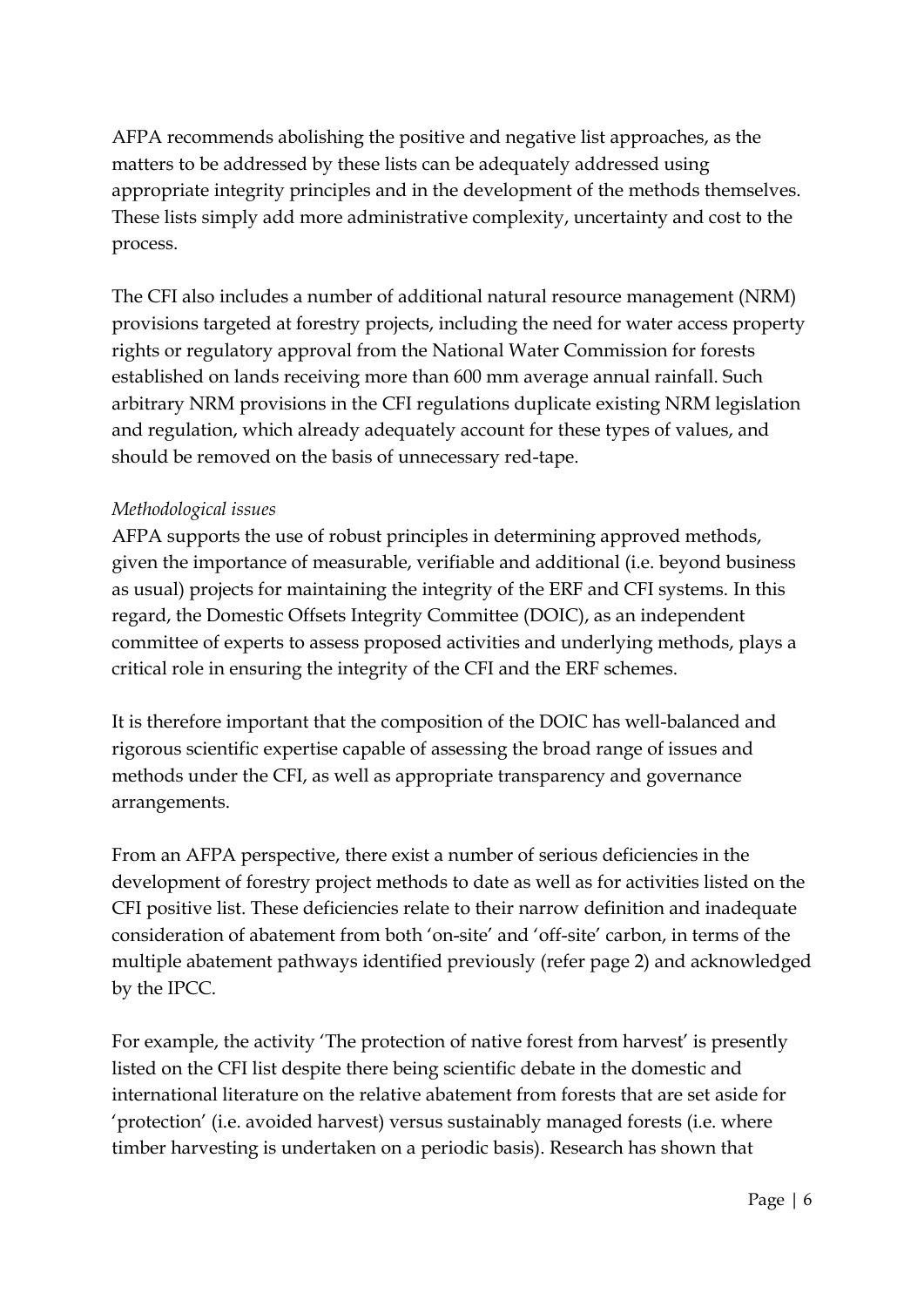sustainably managed wood production forests can produce better long term carbon mitigation outcomes compared to reserved (i.e. unharvested) forests for two native forest types in coastal New South Wales, taking into account the multiple carbon abatement pathways identified above2.

**Figure 2.** Carbon emission abatement implications (t C ha-1 sequestered or displaced) of the 'conservation' and 'harvest' scenarios for North Coast forests.



Source: Ximenes et al (2012).

<u>.</u>

AFPA is therefore concerned that such an activity has been proposed and accepted by the DOIC prior to a clear consensus on its abatement potential, as well as its potential to contribute to long term perverse abatement outcomes. A growing body of research is demonstrating that a failure to take these factors into account can lead to short term approaches, such as avoided harvesting, that can lead to perverse mitigation outcomes<sup>3</sup>. Other issues such as fire management need to be taken into account4. If such 'forest protection' projects are based on a reduction of sustainable native timber harvesting (as opposed to avoided deforestation), this activity can

<sup>2</sup> Ximenes F , George B., Cowie A., Williams J. and Kelly G. (2012) *Greenhouse gas balance of native forest in New South Wales, Australia. Forests* 3: 653-683.

<sup>3</sup> Malmsheimer, R.W., Bowyer, J.L., Fried, J.S., Gee, E., Izlar, R.L., Miner, R.A., Munn, I.A., Oneil, E. and Stewart, W.C. (2011). Managing forests because carbon matters: integrating energy, products and land management policy, *Journal of Forestry* 109(7S): S7-S50.

<sup>4</sup> Raison, R.J. (2013). Options for managing Australia's forests for greenhouse gas mitigation. Proceedings of the Managing our Forests into the 21st Century National Conference, Institute of Foresters of Australia, pp. 108-113.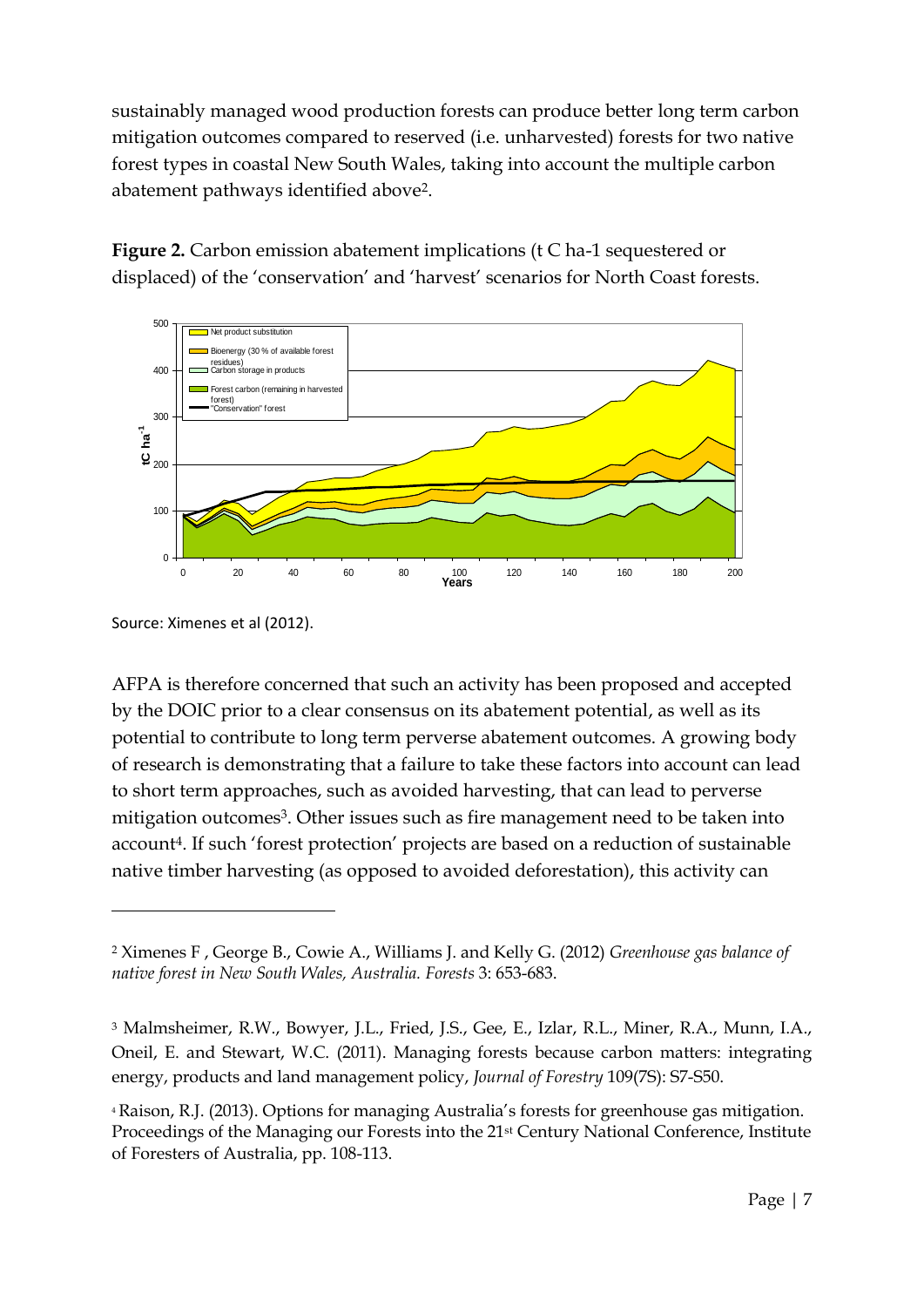contribute to perverse long term mitigation outcomes. These issues are discussed in more detail in the attached AFPA submission made to the Australian Government, as part of the nineteenth session of the Conference of the Parties to the United Nations Framework Convention on Climate Change (UNFCCC).

## *Additionality*

Another key impediment has been the blunt interpretation of additionality, particularly for commercial plantation forest projects. The reliance on a common practice test - defined simply as an activity that represents 5 per cent of existing land use in a region - fails to acknowledge the spatial and historical (temporal) factors that have generated plantation investment. Apart from the recent MIS expansion, which has now since collapsed, most previous plantation development in Australia was undertaken by state governments using public funds as part of broader selfsufficiency and regional development goals. The issue is that given private investment has been negligible, new plantation projects should be deemed 'common practice' under the 5 per cent rule as a result of this previous public investment. The development of sensible rules for determining additionality under the CFI is therefore much needed, particularly for the plantation forest sector.

AFPA supports the principles contained in the Green Paper for 'streamlined administration' and 'genuine emissions reductions' in order to improve administrative efficiency and ensure the integrity of the scheme.

Further, AFPA further supports the proposal to identity 'additional' actions in a way that 'minimizes and encourages participation from the adoption of significant new management activities and practices, the adoption of cleaner technologies or the expansion of emissions reduction activities such as tree planting or revegetation'.

While recognizing the potential complexity of using 'financial additionality' as a test for genuine abatement, AFPA would support the use of such options where it was the most relevant mechanism for the specific project or action and significant abatement potential could be achieved.

#### *Review of ERF*

AFPA considers the review of the ERF in 2015 as premature as the new arrangement will only have been in place for a limited amount of time**.**

#### **Renewable bioenergy**

Globally, bioenergy (i.e. energy sourced from biomass) accounts for around 77 per cent of global renewable energy, which represents 13 per cent of the world's primary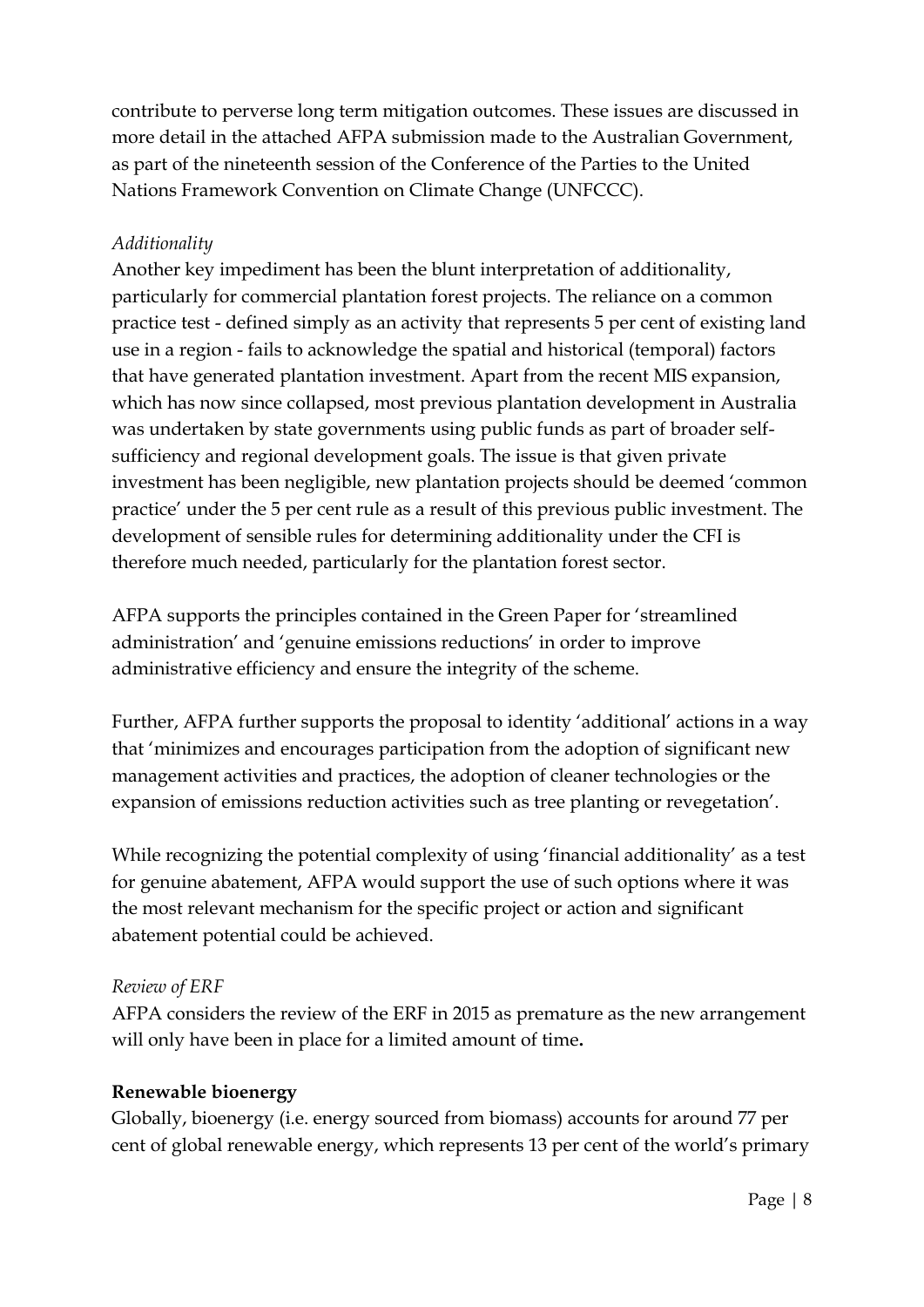energy mix. Furthermore, woody biomass accounts for nearly 90 per cent of the world's renewable energy supply<sup>5</sup>.

Forest biomass can also be utilised for renewable heat and liquid fuels, which tend to be more efficient than electricity generation. Despite having the highest area of forest per capita of the developed nations, Australia lags behind in the use of bioenergy, which represents just  $\sim 0.9$  per cent of energy production.

Presently, the sole emphasis on renewable electricity via the RET is an impediment to the development of renewable heat and cogeneration opportunities. The use of renewable heat is actively promoted in Scandinavia and many other parts of the world as an effective means for reducing fossil fuel reliance.

Furthermore, bioenergy from woody biomass should be promoted given its links to multiple abatement pathways and the concept of cascading mitigation benefits from the use of HWPs and bioenergy at the end of their useful lifecycle<sup>6</sup>.

The lack of incentives for the use of forest biomass in energy generation creates a serious imbalance in the renewable energy market, and misses some of the lowest cost opportunities for carbon emissions abatement and a base load production opportunity relatively unique amongst alternative sources of renewable energy generation. AFPA recommends that either the ERF or RET recognise renewable heat as an eligible activity subject to appropriate integrity standards.

## **Auctioning**

<u>.</u>

A clear set of operating rules for the 'reverse auctioning' process covering such issues as pre-qualification and bidding approaches, needs to be developed in consultation with industry to determine how the auction market operates. Clarity around auction design and contract details will be necessary pre-conditions for industry to bid in abatement opportunities.

A prequalification stage will allow a potential applicant to provide information to the Clean Energy Regulator (CER) on its proposed emission reduction bid, so that the CER can make an initial assessment of its likely viability, and provide feedback. This is consistent with the Green Paper reference to the CER potentially assessing the

<sup>5</sup> International Energy Agency (IEA) (2009). Bioenergy – a Sustainable and Reliable Energy Source, Main Report. IEA Bioenergy: ExCo 2009-06.

<sup>6</sup> United Nations Economic Commission for Europe/Food and Agriculture Organisation (UNECE/FAO), Proceedings of the Workshop on Harvested Wood Products in the Context of Climate Change Policies, 9-10 September 2008, United Nations Palais des Nations, Geneva, Switzerland.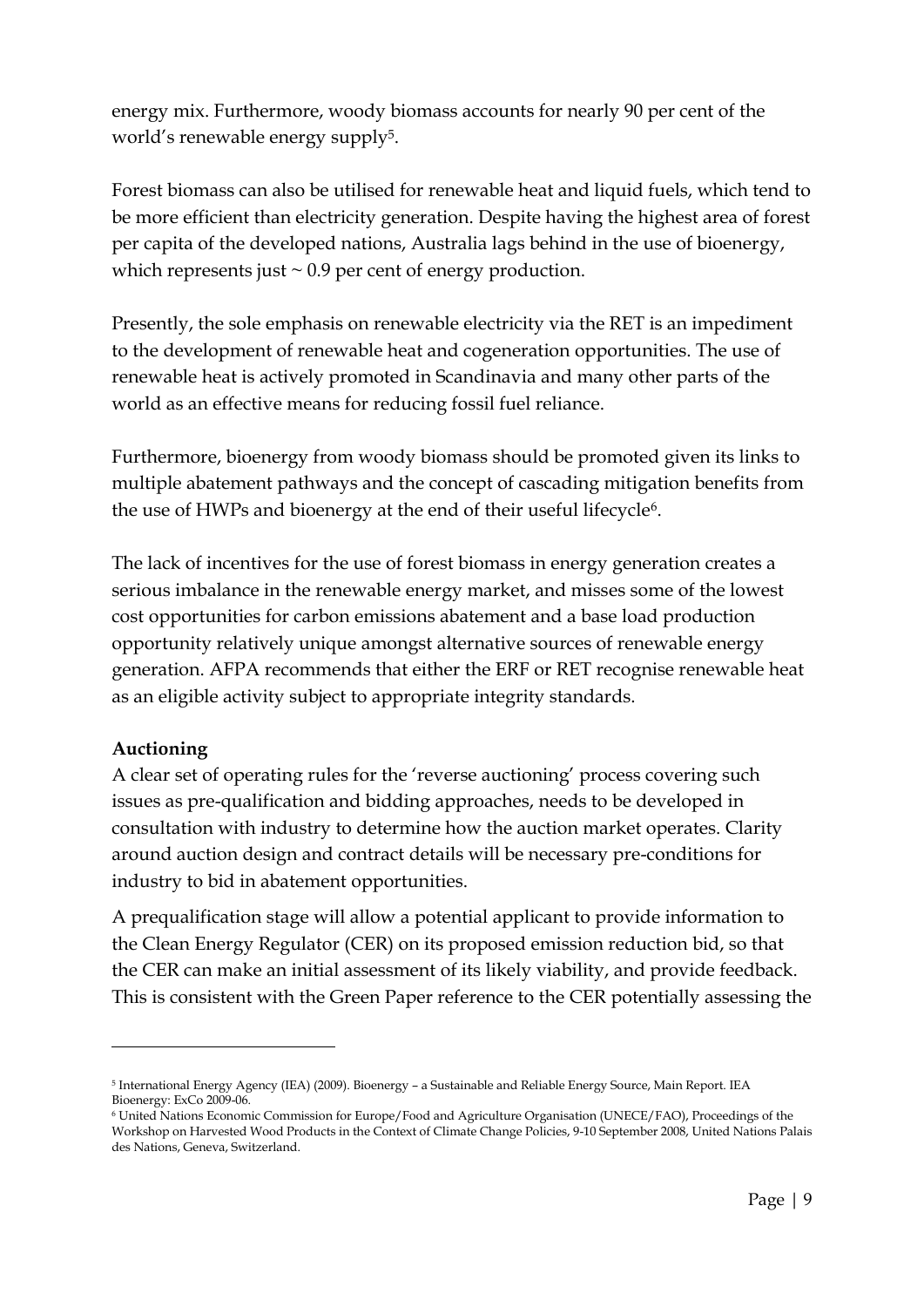commercial readiness of projects and the credibility of their emission reduction estimates prior to auction.

AFPA would support the initial auctions being conducted via a tender process as it allows market forces to determine the lowest cost abatement options through competition. This would be easily comprehended, administratively simple, and transparent. Confidence in a tender process, and hence the willingness of firms to bid in abatement opportunities, will be enhanced by a clear set of operating rules, covering such issues as pre-qualification and bidding approaches.

## **Safeguarding**

Designing the safeguarding mechanism will be a complex task due to the variation in organisational structures, business focus and operational practices of entities operating in Australia. There should be comprehensive consultation with interested parties before the safeguarding arrangements take effect.

AFPA supports the need for the ERF to be flexible and based on a streamlined National Greenhouse and Energy Reporting Scheme (NGERS), where under the existing arrangements industry has gained experience and developed appropriate internal recording and reporting mechanisms.

In considering the structure of the ERF, AFPA notes that the need to set baselines will centre around two primary categories of abatement, which are those based on:

- an activity methodology; and
- a facility approach.

For a facility approach, the emission reduction could be estimated using NGERS methodologies. The activity methodology could be categorised as either deemed or project based, which would support the inclusion of models utilising the methodologies that already exist under the CFI, state based schemes and other energy efficiency schemes.

The activity based definition provides an opportunity to accredit and verify emissions reductions opportunities that are not subject to reporting under NGERS.

In determining baselines, there will always be fluctuations in emissions as a natural part of business and other non-policy factors. Baselines will need to provide an accurate reflection of an entities emissions profile over time, and AFPA supports broad coverage of the safeguarding mechanism to ensure the financial burden is shared equitably across the economy.